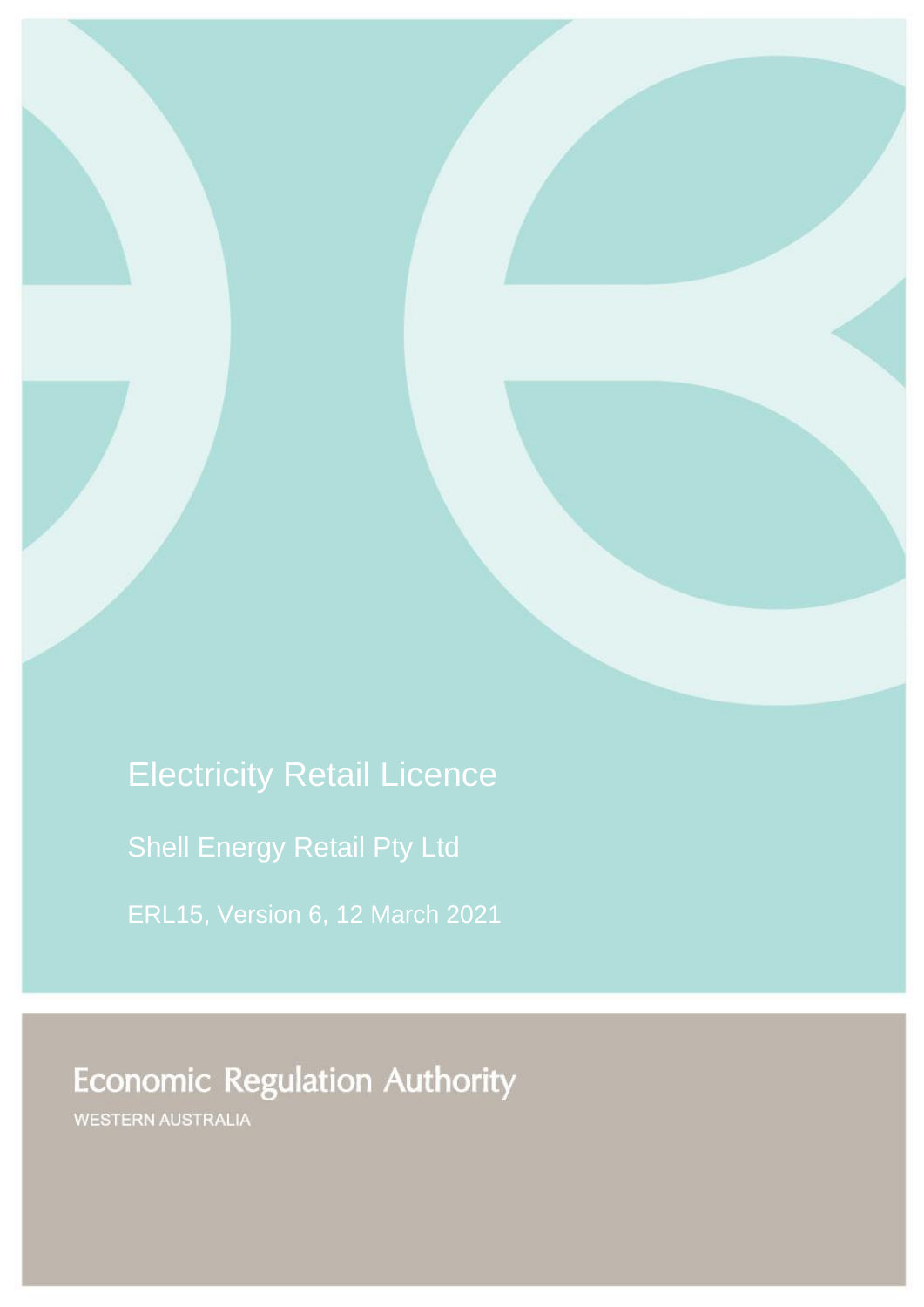# *ELECTRICITY INDUSTRY ACT 2004 (WA)*

| Licensee Name:            | Shell Energy Retail Pty Ltd                             |
|---------------------------|---------------------------------------------------------|
|                           | ABN 87 126 175 460                                      |
| Licence Area:             | The area set out in the plan referred to in clause 2.5. |
| Licence Number:           | ERL <sub>15</sub>                                       |
| <b>Commencement Date:</b> | 15 October 2010                                         |
| <b>Version Number:</b>    | 6                                                       |
| <b>Version Date:</b>      | 12 March 2021                                           |
| <b>Expiry Date:</b>       | 14 October 2025                                         |

Signed by a delegate; member; or the Chair of the Economic Regulation Authority

12 March 2021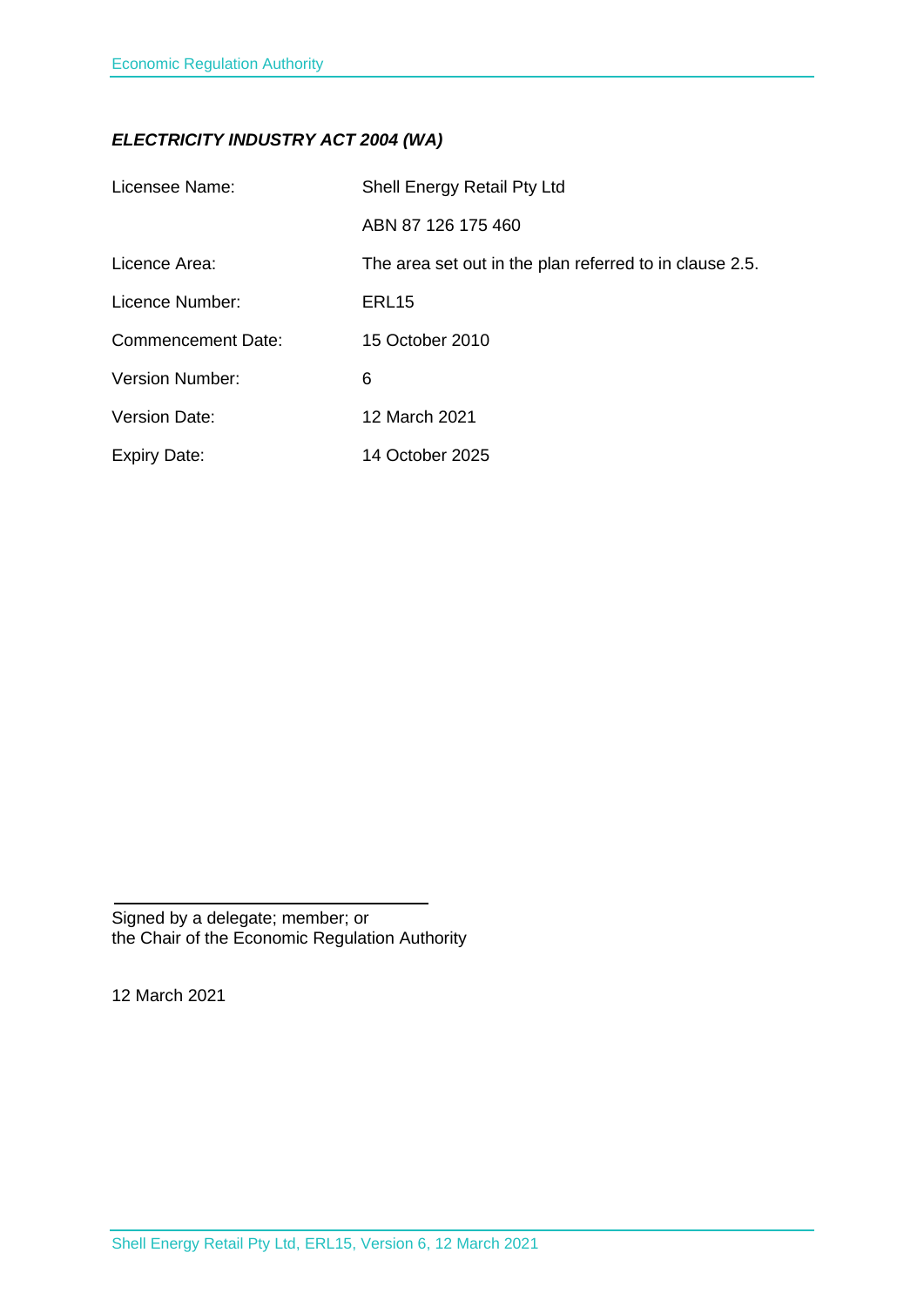# **Index**

| 1. | <b>DEFINITIONS AND INTERPRETATION</b> |                                                       | 4                       |
|----|---------------------------------------|-------------------------------------------------------|-------------------------|
|    | 1.1                                   | <b>Definitions</b>                                    | 4                       |
|    | 1.2                                   | Interpretation                                        | 6                       |
| 2. |                                       | <b>LICENCE AUTHORISATION</b>                          | 6                       |
|    | 2.1                                   | Activities authorised under this licence              | 6                       |
|    | 2.2 <sub>2</sub>                      | <b>Commencement date</b>                              | 6                       |
|    | 2.3                                   | <b>Expiry date</b>                                    | $\overline{7}$          |
|    | 2.4                                   | Term                                                  | $\overline{7}$          |
|    | 2.5                                   | Licence area                                          | $\overline{7}$          |
| 3. |                                       | <b>LICENCE ADMINISTRATION</b>                         | $\overline{\mathbf{7}}$ |
|    | 3.1                                   | Amendment of licence by the licensee                  | $\overline{7}$          |
|    | 3.2                                   | <b>Amendment of licence by the ERA</b>                | $\overline{7}$          |
|    |                                       | 3.3 Transfer of licence                               | 8                       |
|    | 3.4                                   | <b>Renewal of licence</b>                             | 8                       |
|    | 3.5                                   | <b>Cancellation of licence</b>                        | 8                       |
|    | 3.6                                   | <b>Surrender of licence</b>                           | 8                       |
|    | 3.7                                   | <b>Notices</b>                                        | 8                       |
|    | 3.8                                   | <b>Publishing information</b>                         | 9                       |
|    | 3.9                                   | <b>Review of the ERA's decisions</b>                  | 9                       |
| 4. | <b>GENERAL LICENCE OBLIGATIONS</b>    |                                                       | 9                       |
|    | 4.1                                   | <b>Compliance with applicable legislation</b>         | 9                       |
|    | 4.2                                   | <b>Fees</b>                                           | 10                      |
|    | 4.3                                   | <b>Accounting records</b>                             | 10                      |
|    | 4.4                                   | Reporting a change in circumstances                   | 10                      |
|    | 4.5                                   | <b>Provision of information</b>                       | 10                      |
| 5. |                                       | AUDITS AND PERFORMANCE REPORTING OBLIGATIONS          | 10                      |
|    | 5.1                                   | Asset management system                               | 10                      |
|    | 5.2                                   | Individual performance standards                      | 11                      |
|    | 5.3                                   | <b>Performance audit</b>                              | 11                      |
| 6. | <b>CUSTOMERS</b>                      |                                                       | 11                      |
|    | 6.1                                   | <b>Approved Scheme</b>                                | 11                      |
|    | 6.2                                   | <b>Determination of Default Supplier</b>              | 11                      |
|    | 6.3                                   | <b>Marketers</b>                                      | 11                      |
|    | 6.4                                   | <b>Customer Contracts</b>                             | 12 <sub>2</sub>         |
|    | 6.5                                   | <b>Amending the Standard Form Contract</b>            | 12 <sub>2</sub>         |
|    | 6.6                                   | Directions by the ERA to amend Standard Form Contract | 12 <sub>2</sub>         |
|    | 6.7                                   | <b>Supplier of Last Resort</b>                        | 12                      |
|    | 6.8                                   | <b>Notification of Default Supply</b>                 | 12 <sup>2</sup>         |
|    | 6.9                                   | <b>Priority Restoration Register</b>                  | 12 <sup>2</sup>         |
|    |                                       | <b>Schedule 1 - Additional Licence Clauses</b>        | 13                      |
|    |                                       | <b>Schedule 2 - Licence Area Plans</b>                | 14                      |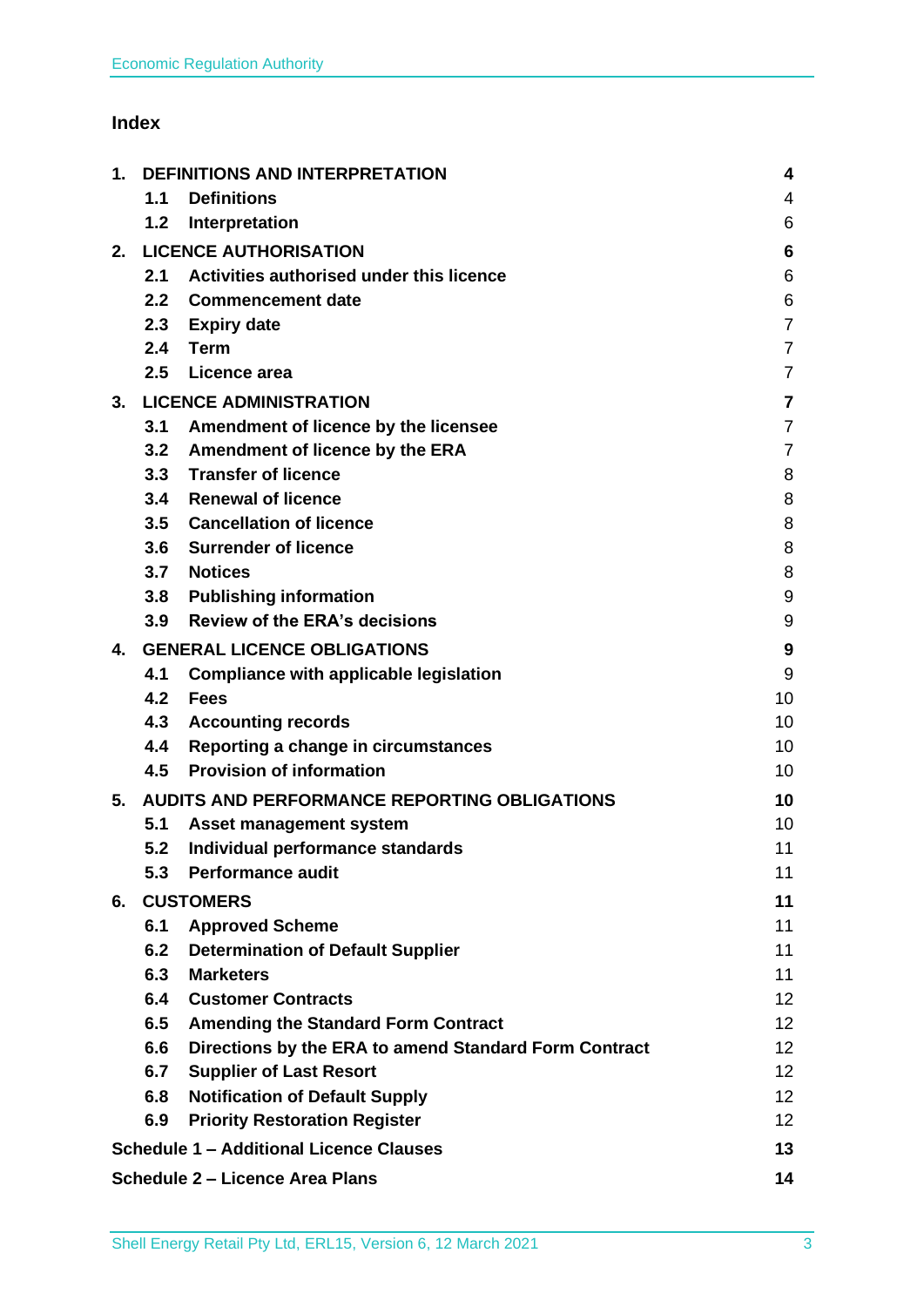# <span id="page-3-0"></span>**1. DEFINITIONS AND INTERPRETATION**

### <span id="page-3-1"></span>**1.1 Definitions**

1.1.1 In this *licence*, the following definitions apply unless the context otherwise requires:

*Act* means the *Electricity Industry Act 2004* (WA).

#### *applicable legislation* means:

- (a) the *Act*; and
- (b) the *Regulations* and the *Codes*.

*approved scheme* means a scheme approved under section 92 of the *Act.* 

*business day* means a day which is not a Saturday, Sunday or a Public Holiday in Western Australia.

*Code* means:

- (a) the *Code of Conduct for the Supply of Electricity to Small Use Customers 2018*;
- (b) the *Electricity Industry (Customer Transfer) Code 2016*;
- (c) the *Electricity Industry (Metering) Code 2012*;
- (d) Not Used

*commencement date* means the date the *licence* was first granted by the *ERA* being the date specified in clause 2.2.

*connection point* has the meaning given to that term in regulation 35 of the *[Electricity](http://www.slp.wa.gov.au/legislation/statutes.nsf/main_mrtitle_1345_homepage.html)  [Industry \(Customer Contracts\) Regulations 2005](http://www.slp.wa.gov.au/legislation/statutes.nsf/main_mrtitle_1345_homepage.html)*.

*customer* has the meaning given to that term in section 3 of the *Act*.

*default supplier* has the meaning given to that term in regulation 35 of the *Electricity [Industry \(Customer Contracts\) Regulations 2005.](http://www.slp.wa.gov.au/legislation/statutes.nsf/main_mrtitle_1345_homepage.html)*

*electricity* has the meaning given to that term in section 3 of the *Act*.

*electricity marketing agent* has the meaning given to that term in section 78 of the *Act*.

#### *electronic means* means:

- (a) the internet;
- (b) email, being:
	- (i) in relation to the *ERA*, the *ERA's* email address as notified to the *licensee*; and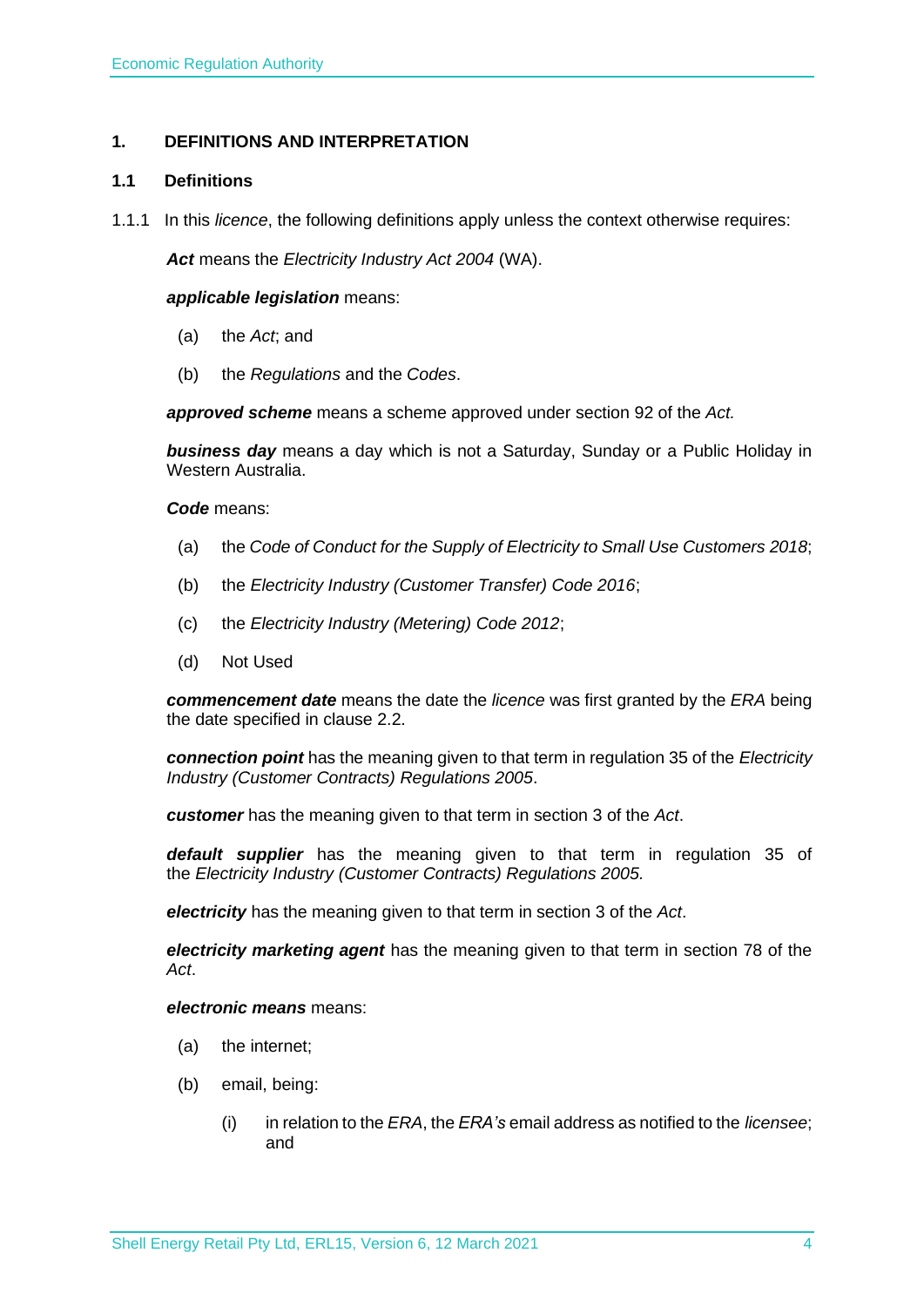- (ii) in relation to the *licensee*, the email address specified in the *licence* application or other such email address as notified in writing to the *ERA;* or
- (iii) any other similar means,

but does not include facsimile or telephone.

*ERA* means the Economic Regulation Authority.

*expiry date* means the date specified in clause 2.3*.*

*individual performance standards* mean any standards prescribed by the *ERA* for an individual *licensee* pursuant to clause 5.2 of the *licence*.

#### *licence* means:

- (a) this document (excluding the title page and the second page of this document);
- (b) any Schedules to this document; and
- (c) any individual *performance standards* approved by the *ERA* pursuant to clause 5.2.

*licence area* is the area stated in clause 2.5 of this *licence*.

*licensee* means Shell Energy Retail Pty Ltd, ABN 87 126 175 460.

*non-standard contract* has the meaning given to that term in section 47 of the *Act.* 

*notice* means a written notice, agreement, consent, direction, representation, advice, statement or other communication required or given pursuant to, or in connection with, this *licence*.

*performance audit* means an audit of the effectiveness of measures taken by the *licensee* to meet the *performance criteria* in this *licence*.

#### *performance criteria* means:

- (a) the terms and conditions of the *licence*; and
- (b) any other relevant matter in connection with the *applicable legislation* that the *ERA* determines should form part of the *performance audit*.

**publish** in relation to a report or information means either:

- (a) posting the report or information on the *licensee's* website; or
- (b) sending the report or information to the *ERA* to be published on the *ERA's* website.

#### *Regulations* means:

- (a) *Economic Regulation Authority (Licensing Funding) Regulations 2014*;
- (b) *Electricity Industry (Code of Conduct) Regulations 2005*;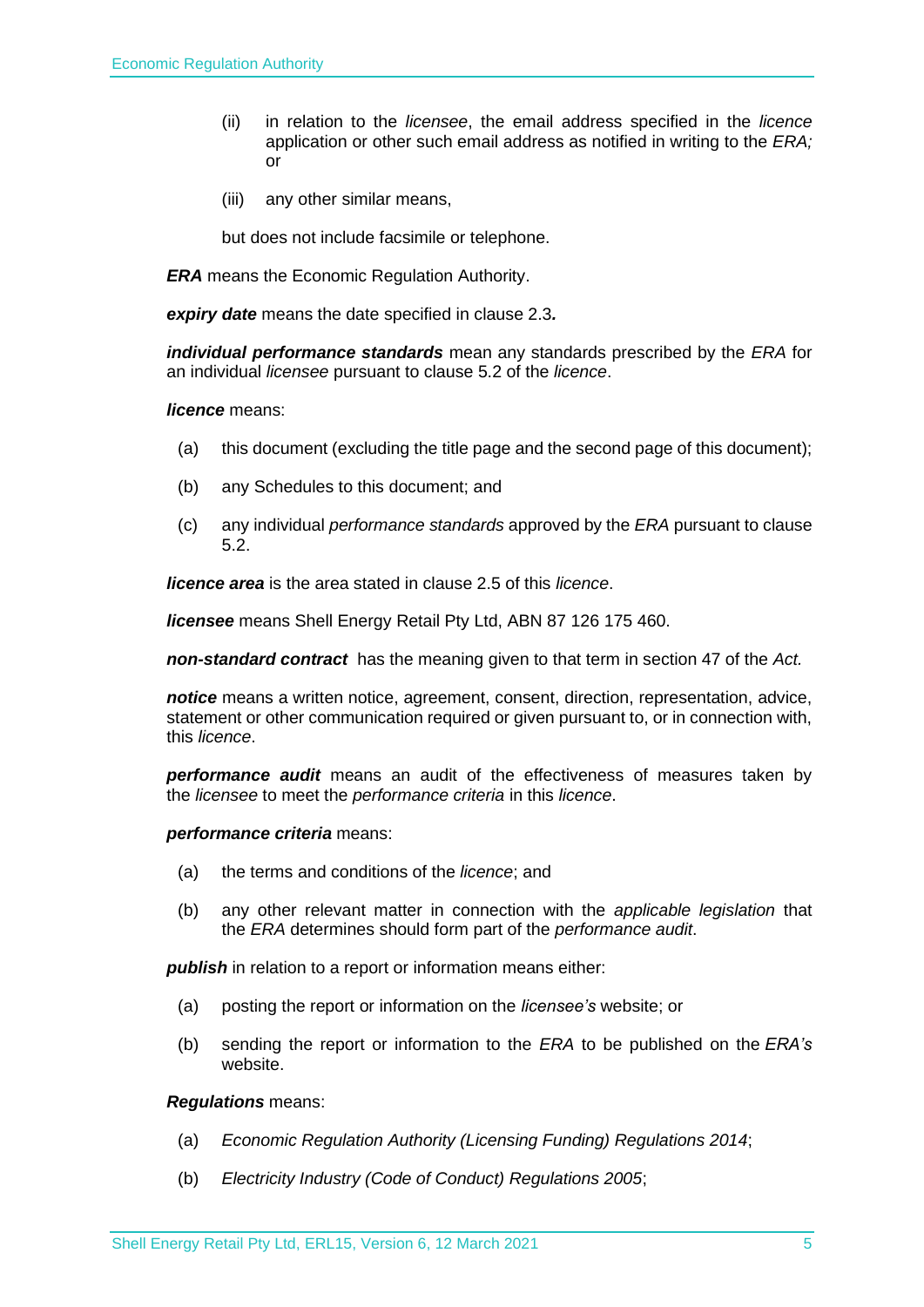- (c) *Electricity Industry (Customer Contracts) Regulations 2005*;
- (d) *Electricity Industry (Licence Conditions) Regulations 2005*;
- (e) Not Used
- (f) *Electricity Industry (Ombudsman Scheme) Regulations 2005.*

*related body corporate* has the meaning given to that term in section 50 of the *Corporations Act 2001 (Cwth)*.

*reviewable decision* means a decision by the *ERA* pursuant to:

- (a) clause 3.8.3;
- (b) Not Used
- (c) Not Used
- (d) clause 5.2.2;
- (e) clause 5.3.2; or
- (f) clause 5.3.4,

of this *licence*.

*small use customer* has the same meaning as the meaning given to "customer" in section 47 of the *Act*.

*standard form contract* has the meaning given to that term in section 47 of the *Act*.

*supplier of last resort* has the meaning given to that term in section 69(1) of the *Act*.

*supply* has the meaning given to that term in section 3 of the *Act*.

*version date* means the date on which the *licence* was last amended pursuant to clause 3.1 or clause 3.2.

#### <span id="page-5-0"></span>**1.2 Interpretation**

1.2.1 A reference in this *licence* to any *applicable legislation* includes, unless the context otherwise requires, any statutory modification, amendment, replacement or re-enactment of that *applicable legislation.*

#### <span id="page-5-1"></span>**2. LICENCE AUTHORISATION**

#### <span id="page-5-2"></span>**2.1 Activities authorised under this licence**

2.1.1 The *licensee* is granted a *licence* for the *licence area* to sell *electricity* to *customers,*  excluding *small use customers,* in accordance with the terms and conditions of this *licence.*

#### <span id="page-5-3"></span>**2.2 Commencement date**

2.2.1 15 October 2010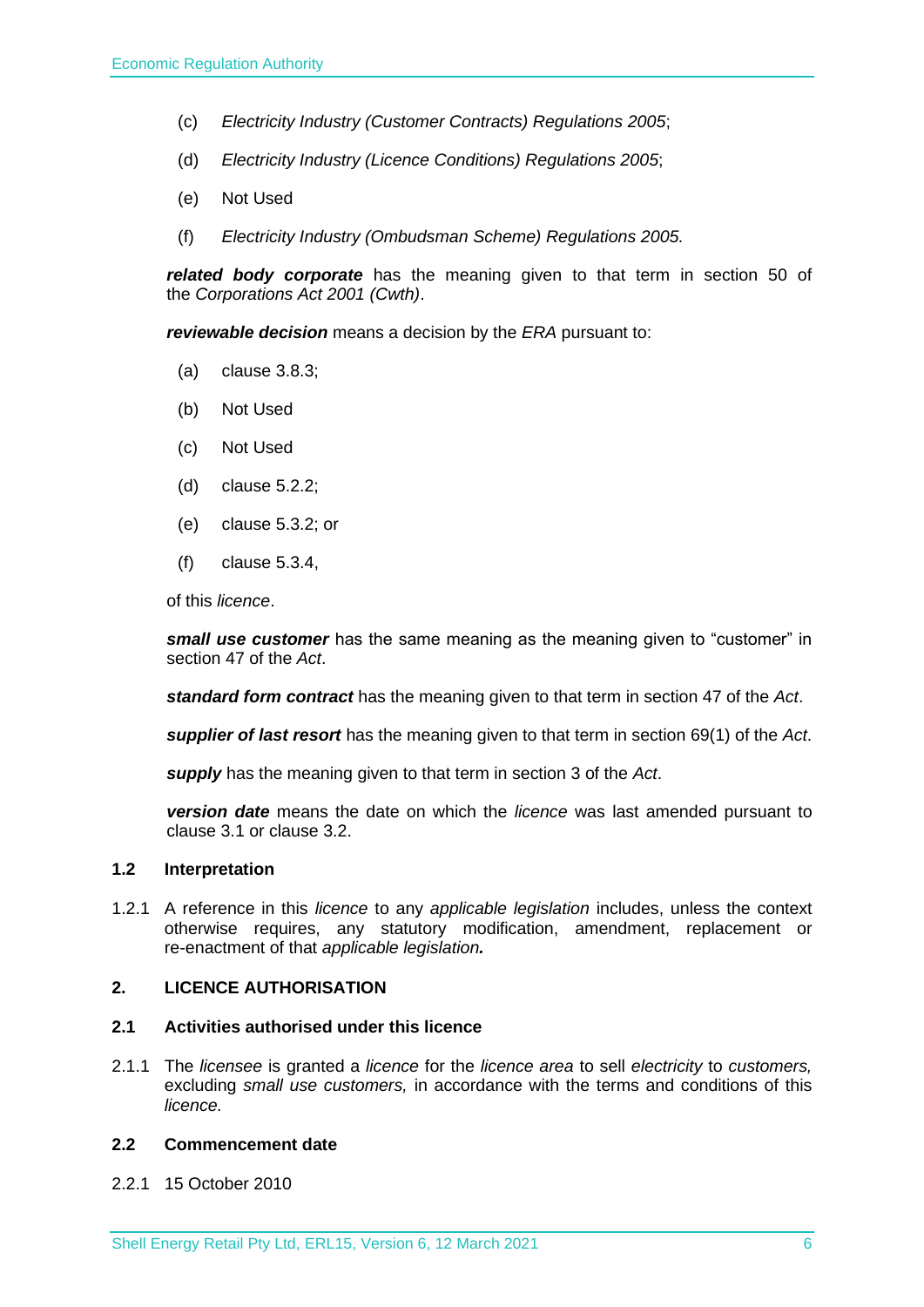# <span id="page-6-0"></span>**2.3 Expiry date**

2.3.1 14 October 2025

# <span id="page-6-1"></span>**2.4 Term [Section 15 of the Act]**

- 2.4.1 This *licence* commences on the *commencement date* and continues until the earlier of:
	- (a) the cancellation of the *licence* pursuant to clause 3.5 of this *licence*;
	- (b) the surrender of the *licence* pursuant to clause 3.6 of this *licence*; or
	- (c) the *expiry date*.

# <span id="page-6-2"></span>**2.5 Licence area**

2.5.1 The *licence area* is set out in plan(s):

ERA-EL-122(B)

2.5.2 The *licence area* plan(s) is provided in Schedule 2.

#### <span id="page-6-3"></span>**3. LICENCE ADMINISTRATION**

#### <span id="page-6-4"></span>**3.1 Amendment of licence by the licensee [Section 21 of the Act]**

3.1.1 The *licensee* may apply to the *ERA* to amend the *licence* in accordance with the *Act.*

#### <span id="page-6-5"></span>**3.2 Amendment of licence by the ERA [Section 22 of the Act]**

- 3.2.1 Subject to any *applicable legislation*, the *ERA* may amend the *licence* at any time in accordance with this clause.
- 3.2.2 Before amending the *licence* under clause 3.2.1, the *ERA* must:
	- (a) provide the *licensee* with written *notice* of the proposed amendments under consideration by the *ERA*;
	- (b) allow 15 *business days* for the *licensee* to make submissions on the proposed amendments; and
	- (c) take into consideration those submissions.
- 3.2.3 This clause also applies to the substitution of the existing *licence*.
- 3.2.4 For avoidance of doubt, the *licensee* will not have to pay a fee for amendments under clause 3.2.1.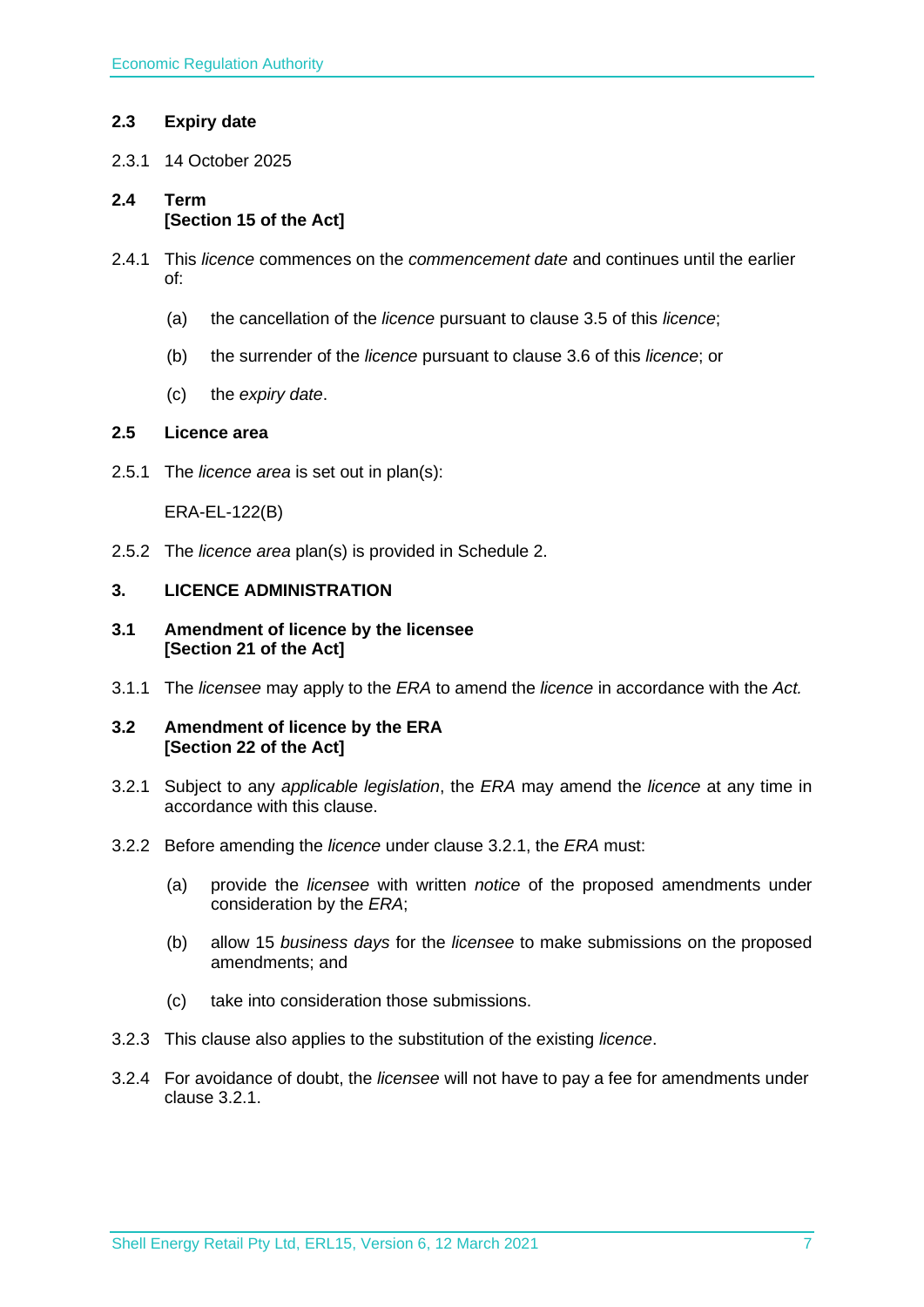# <span id="page-7-0"></span>**3.3 Transfer of licence [Section 18 of the Act]**

3.3.1 This *licence* may be transferred only in accordance with the *Act.*

### <span id="page-7-1"></span>**3.4 Renewal of licence [Section 16 of the Act]**

3.4.1 This *licence* may be renewed only in accordance with the *Act*.

### <span id="page-7-2"></span>**3.5 Cancellation of licence [Section 35 of the Act]**

3.5.1 This *licence* may be cancelled only in accordance with the *Act*.

### <span id="page-7-3"></span>**3.6 Surrender of licence [Schedule 1 of the Act]**

- 3.6.1 The *licensee* may only surrender the *licence* pursuant to this clause 3.6.
- 3.6.2 If the *licensee* intends to surrender the *licence* the *licensee* must, by *notice* in writing to the *ERA*:
	- (a) set out the date that the *licensee* wishes the surrender of the *licence* to be effective; and
	- (b) set out the reasons why the *licensee* wishes to surrender the *licence*, including the reasons why it would not be contrary to the public interest for the surrender of the *licence* to be effective on the date set out in the *notice*.
- 3.6.3 Upon receipt of the *notice* from the *licensee* pursuant to clause 3.6.2, the *ERA* will publish the *notice*.
- 3.6.4 Notwithstanding clause 3.6.2, the surrender of the *licence* will only take effect on the later of the day that:
	- (a) the *ERA* publishes a notice of the surrender in the Western Australian Government Gazette, such date to be at the discretion of the *ERA*; and
	- (b) the *licensee* hands back the *licence* to the *ERA*.
- 3.6.5 The *licensee* will not be entitled to a refund of any fees by the *ERA*.

# <span id="page-7-4"></span>**3.7 Notices**

- 3.7.1 Unless otherwise specified, all *notices* must be in writing.
- 3.7.2 A *notice* will be regarded as having been sent and received:
	- (a) when delivered in person to the addressee; or
	- (b) three *business days* after the date of posting if the *notice* is posted in Western Australia; or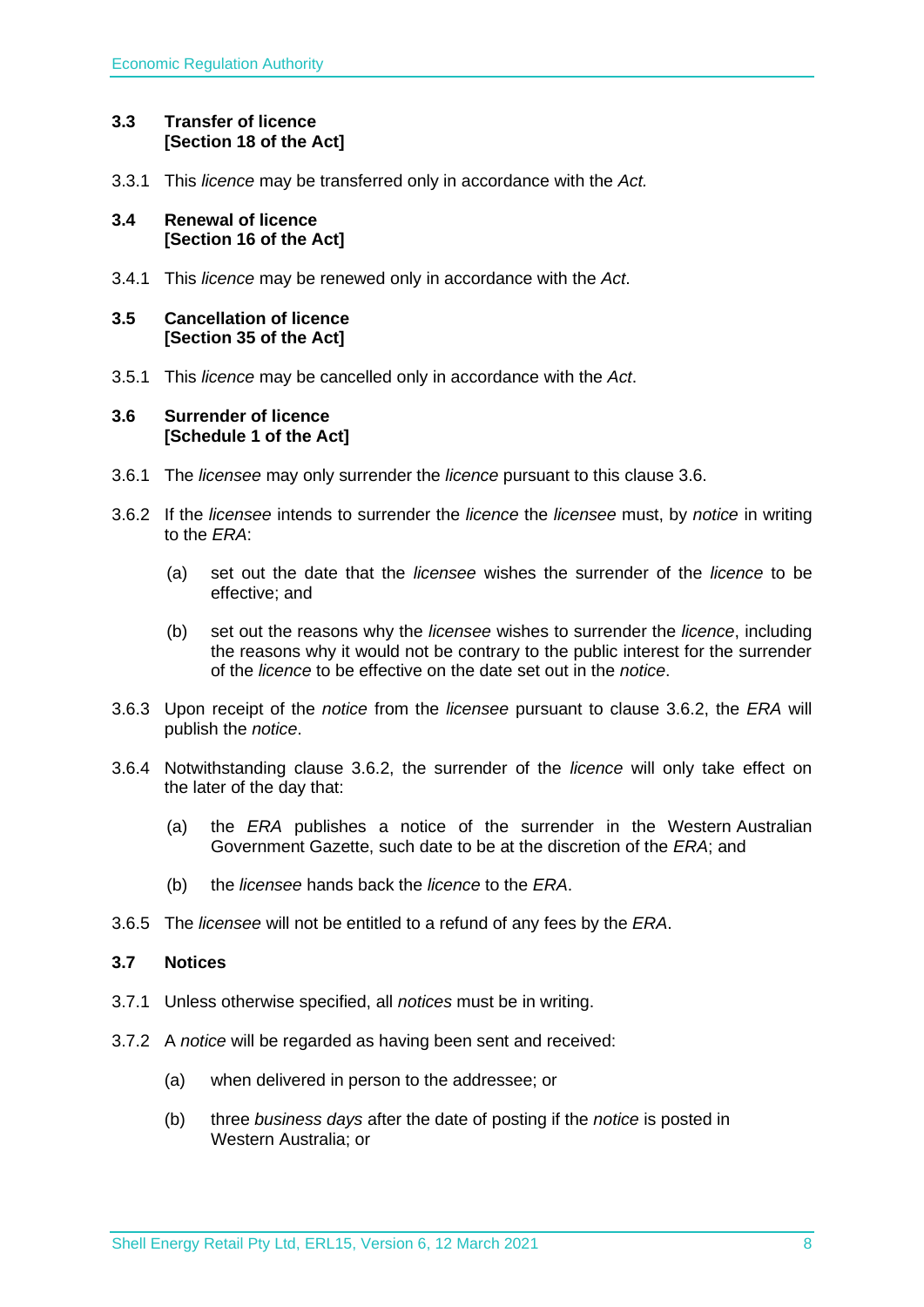- (c) five *business days* after the date of posting if the *notice* is posted outside Western Australia; or
- (d) if sent by facsimile when, according to the sender's transmission report, the *notice* has been successfully received by the addressee; or
- (e) if sent by *electronic means* when, according to the sender's electronic record, the *notice* has been successfully sent to the addressee.

# <span id="page-8-0"></span>**3.8 Publishing information**

- 3.8.1 The *ERA* may direct the *licensee* to *publish*, within a specified timeframe, any information it considers relevant in connection with the *licensee* or the performance by the *licensee* of its obligations under this *licence*.
- 3.8.2 Subject to clause 3.8.3, the *licensee* must *publish* the information referred to in clause 3.8.1.
- 3.8.3 If the *licensee* considers that the information is confidential it must:
	- (a) immediately notify the *ERA*; and
	- (b) seek a review of the *ERA's* decision in accordance with clause 3.9.
- 3.8.4 Once it has reviewed the decision, the *ERA* will direct the *licensee* in accordance with the review to:
	- (a) *publish* the information;
	- (b) *publish* the information with the confidential information removed or modified; or
	- (c) not *publish* the information.

#### <span id="page-8-1"></span>**3.9 Review of the ERA's decisions**

- 3.9.1 The *licensee* may seek a review of a *reviewable decision* by the *ERA* pursuant to this *licence* in accordance with the following procedure:
	- (a) the *licensee* shall make a submission on the subject of the *reviewable decision* within 10 *business days* (or other period as approved by the *ERA*) of the decision; and
	- (b) the *ERA* will consider the submission and provide the *licensee* with a written response within 20 *business days*.
- 3.9.2 For avoidance of doubt, this clause does not apply to a decision of the *ERA* pursuant to the *Act*, nor does it restrict the *licensee's* right to have a decision of the *ERA* reviewed in accordance with the *Act*.

# <span id="page-8-2"></span>**4. GENERAL LICENCE OBLIGATIONS**

#### <span id="page-8-3"></span>**4.1 Compliance with applicable legislation**

4.1.1 Subject to any modifications or exemptions granted pursuant to the *Act*, the *licensee* must comply with any *applicable legislation*.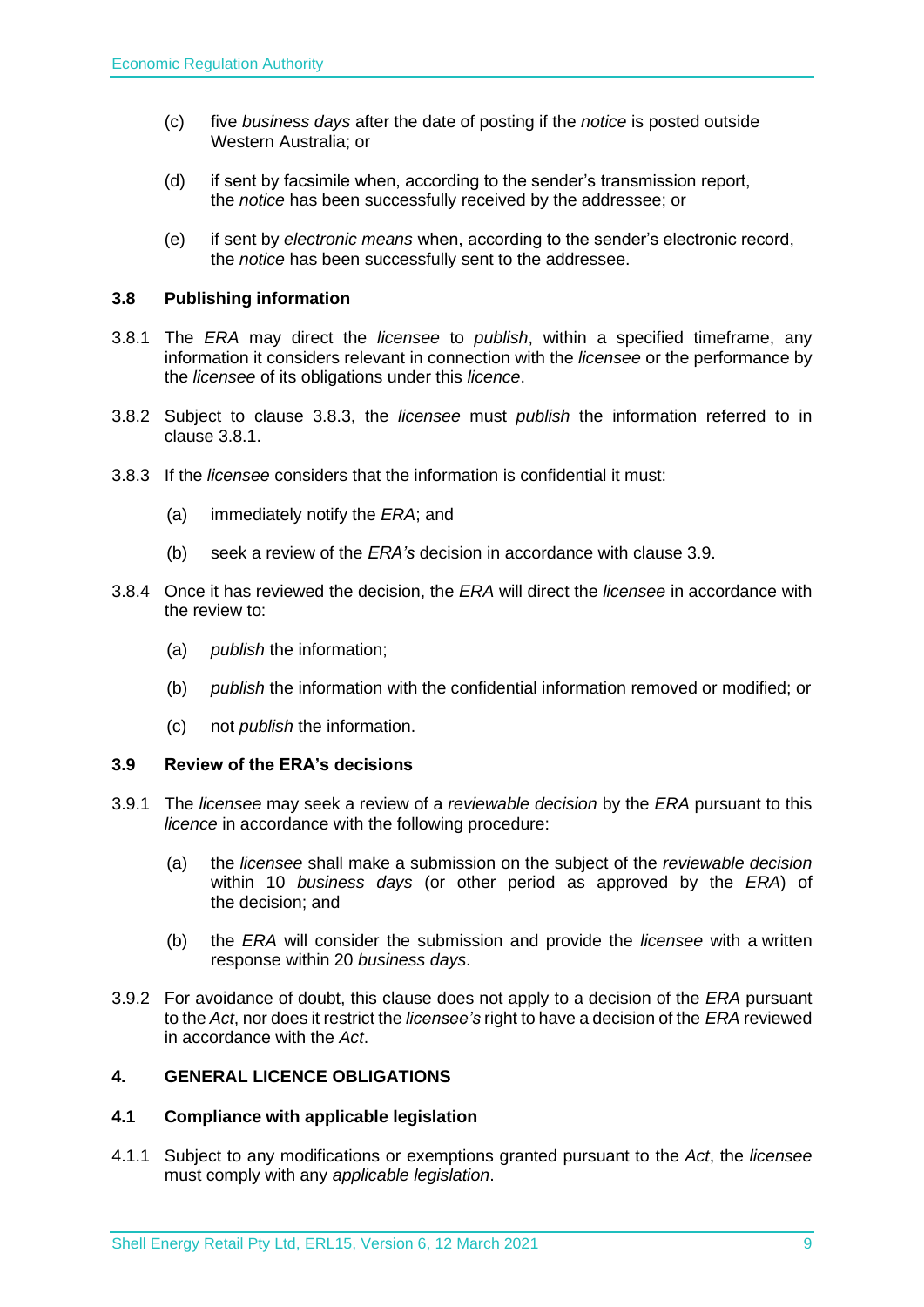# <span id="page-9-0"></span>**4.2 Fees**

4.2.1 The *licensee* must pay the applicable fees and charges in accordance with the *Regulations*.

### <span id="page-9-1"></span>**4.3 Accounting records [Schedule 1 of the Act]**

4.3.1 The *licensee* and any *related body corporate* must maintain accounting records that comply with standards issued by the Australian Accounting Standards Board or equivalent International Accounting Standards.

#### <span id="page-9-2"></span>**4.4 Reporting a change in circumstances**

- 4.4.1 The *licensee* must report to the *ERA*:
	- (a) if the *licensee* is under external administration as defined by the *Corporations Act 2001 (Cwth)* within 2 *business days* of such external administration occurring; or
	- (b) if the *licensee*:
		- (i) experiences a change in the *licensee's* corporate, financial or technical circumstances upon which this *licence* was granted; and
		- (ii) the change may materially affect the *licensee's* ability to perform its obligations under this *licence*,

within 10 *business days* of the change occurring; or

- (c) if the:
	- (i) *licensee's* name;
	- (ii) *licensee's* ABN; or
	- (iii) *licensee's* address,

changes, within 10 *business days* of the change occurring.

#### <span id="page-9-3"></span>**4.5 Provision of information [Schedule 1 of the Act]**

4.5.1 The *licensee* must provide to the *ERA,* in the manner and form described by the *ERA, specified* information on any matter relevant to the operation or enforcement of the *licence*, the operation of the licensing scheme provided for in Part 2 of the *Act*, or the performance of the *ERA's* functions under that Part.

# <span id="page-9-4"></span>**5. AUDITS AND PERFORMANCE REPORTING OBLIGATIONS**

#### <span id="page-9-5"></span>**5.1 Asset management system [Section 14 of the Act]**

Not Used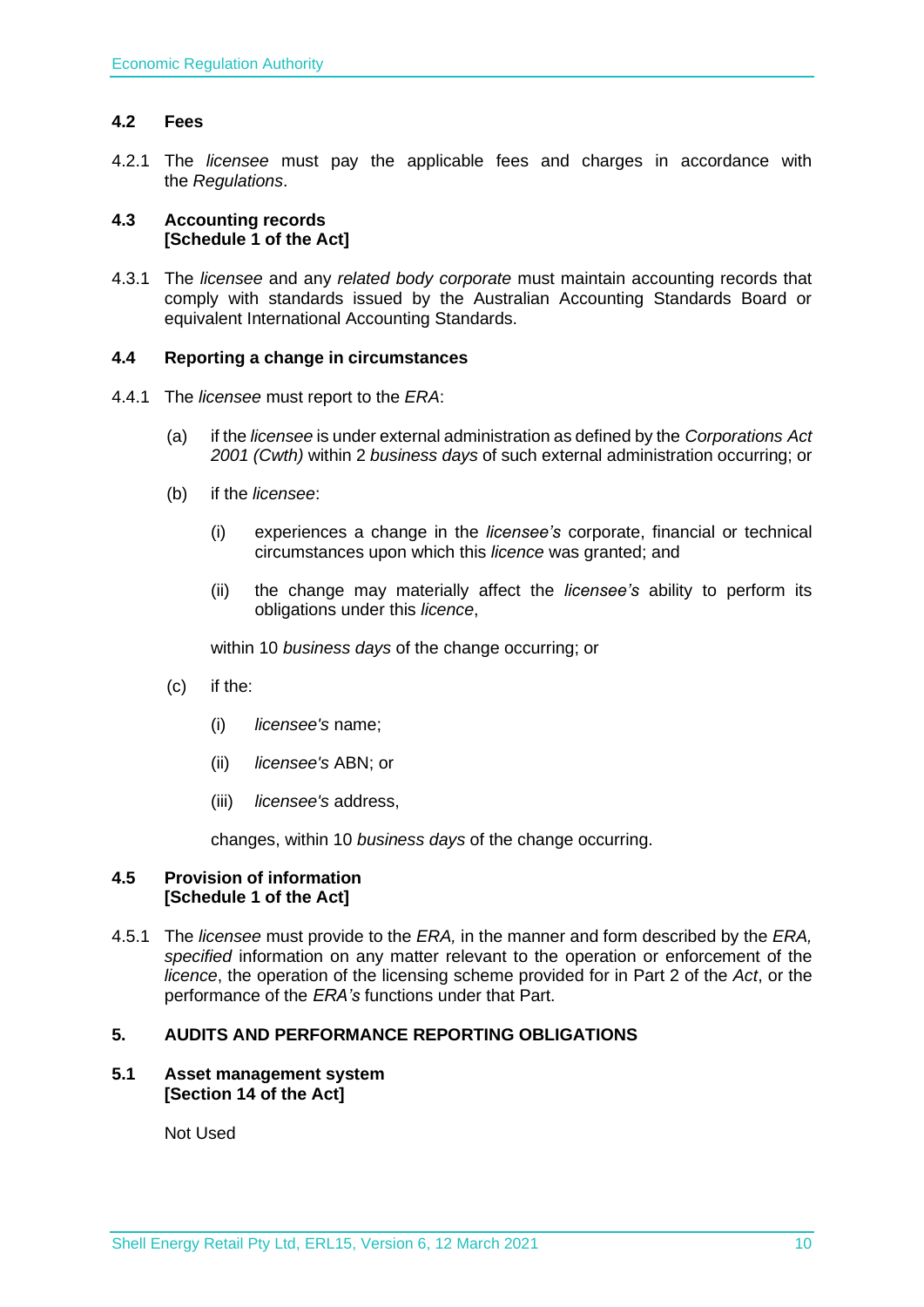#### <span id="page-10-0"></span>**5.2 Individual performance standards**

- 5.2.1 Performance standards are contained in *applicable legislation*.
- 5.2.2 The *ERA* may prescribe *individual performance standards* applying to the *licensee* in respect of the *licensee's* obligations under this *licence* or the *applicable legislation*.
- 5.2.3 Before approving any *individual performance standards* under this clause, the *ERA* will:
	- (a) provide the *licensee* with a copy of the proposed *individual performance standards*;
	- (b) allow 15 *business days* for the *licensee* to make submissions on the proposed *individual performance standards*; and
	- (c) take into consideration those submissions.
- 5.2.4 Once approved by the *ERA*, the *individual performance standards* are included as additional terms and conditions to this *licence*.

#### <span id="page-10-1"></span>**5.3 Performance audit [Section 13 of the Act]**

- 5.3.1 The *licensee* must, unless otherwise notified in writing by the *ERA*, provide the *ERA* with a *performance audit* within 24 months after the *commencement date*, and every 24 months thereafter.
- 5.3.2 The *licensee* must comply, and must require the *licensee's* auditor to comply, with the *ERA's* standard audit guidelines.
- 5.3.3 The *licensee* may seek a review of any of the requirements of the *ERA*'s standard audit guidelines in accordance with clause 3.9.
- 5.3.4 The *performance audit* must be conducted by an independent auditor approved by the *ERA*. If the *licensee* fails to nominate an auditor within one month of the date that the *performance audit* was due, or the auditor nominated by the *licensee* is rejected on two successive occasions by the *ERA*, the *ERA* may choose an independent auditor to conduct the *performance audit*.

#### <span id="page-10-2"></span>**6. CUSTOMERS**

<span id="page-10-3"></span>**6.1 Approved Scheme [Section 101 of the Act]**

Not Used

<span id="page-10-4"></span>**6.2 Determination of Default Supplier** 

Not Used

<span id="page-10-5"></span>**6.3 Marketers**

Not Used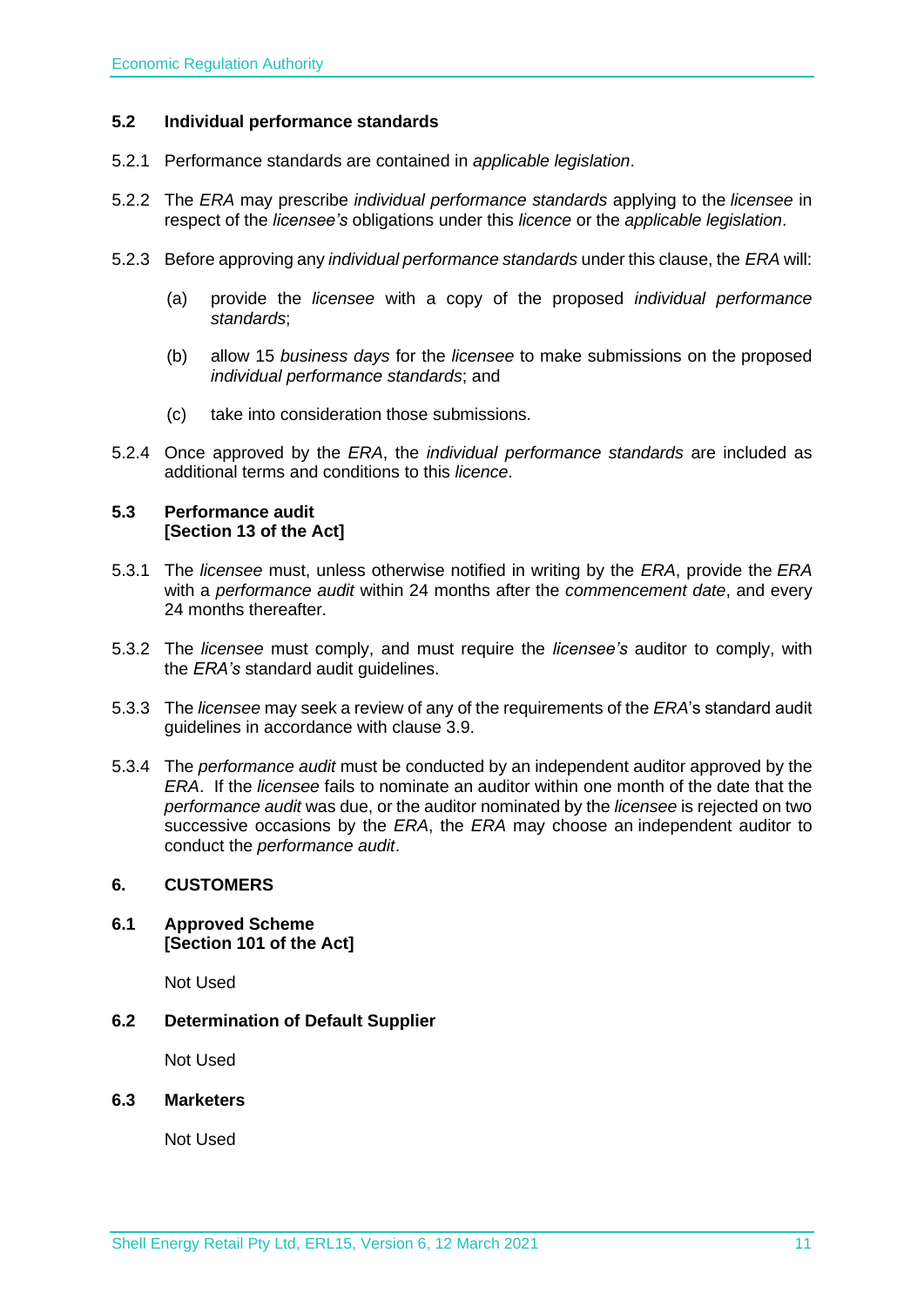# <span id="page-11-0"></span>**6.4 Customer Contracts [Section 54 of the Act]**

Not Used

# <span id="page-11-1"></span>**6.5 Amending the Standard Form Contract [Section 52 of the Act]**

Not Used

# <span id="page-11-2"></span>**6.6 Directions by the ERA to amend Standard Form Contract [Section 53 of the Act]**

Not Used

# <span id="page-11-3"></span>**6.7 Supplier of Last Resort [Section 76 of the Act]**

6.7.1 If the *licensee* is designated a *supplier of last resort* under the *Act,* the *licensee* must perform the functions of the *supplier of last resort.* 

# <span id="page-11-4"></span>**6.8 Notification of Default Supply**

Not Used

# <span id="page-11-5"></span>**6.9 Priority Restoration Register**

Not Used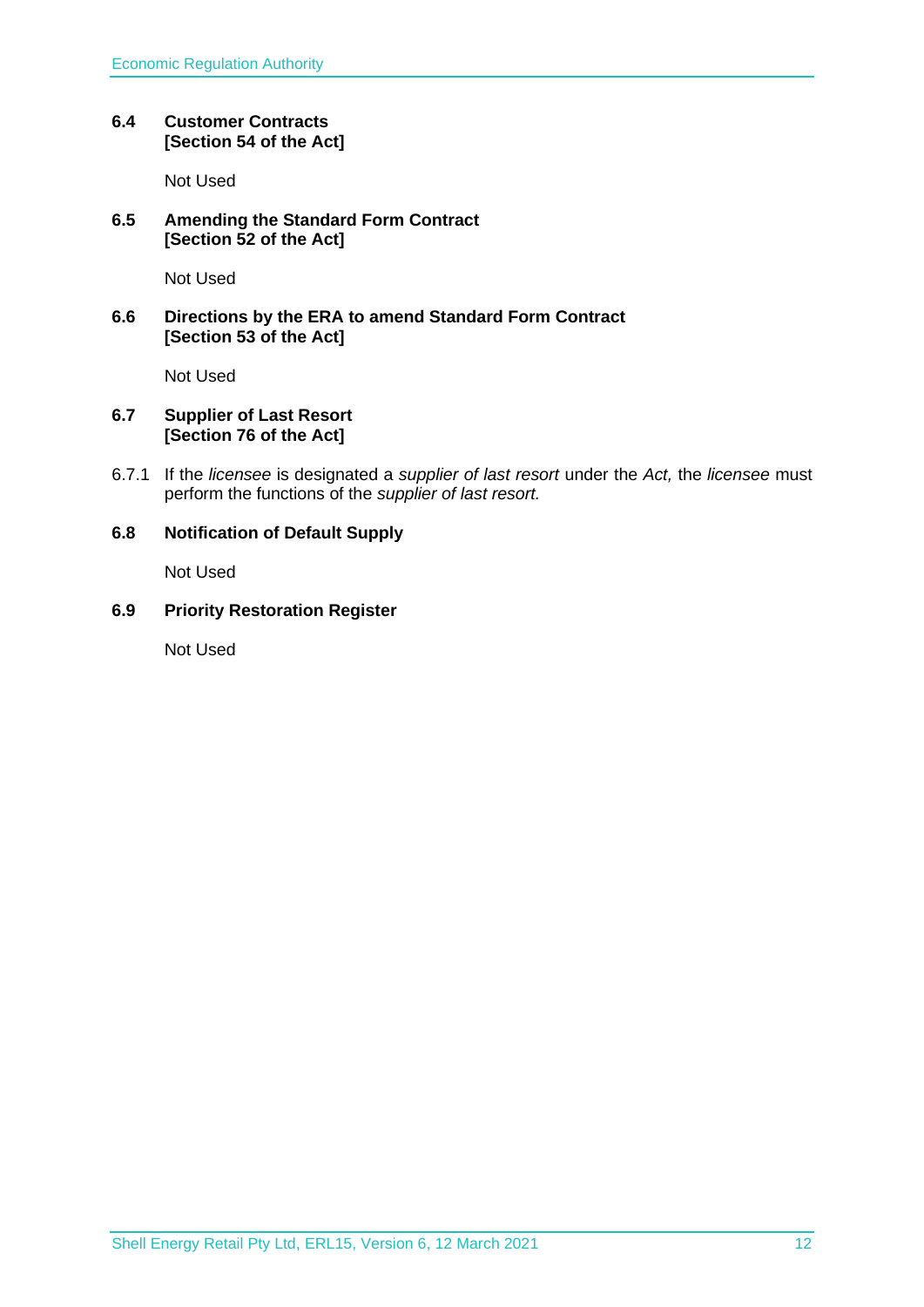# <span id="page-12-0"></span>**Schedule 1 – Additional Licence Clauses**

# **(Not Used)**

Shell Energy Retail Pty Ltd, ERL15, Version 6, 12 March 2021 13 13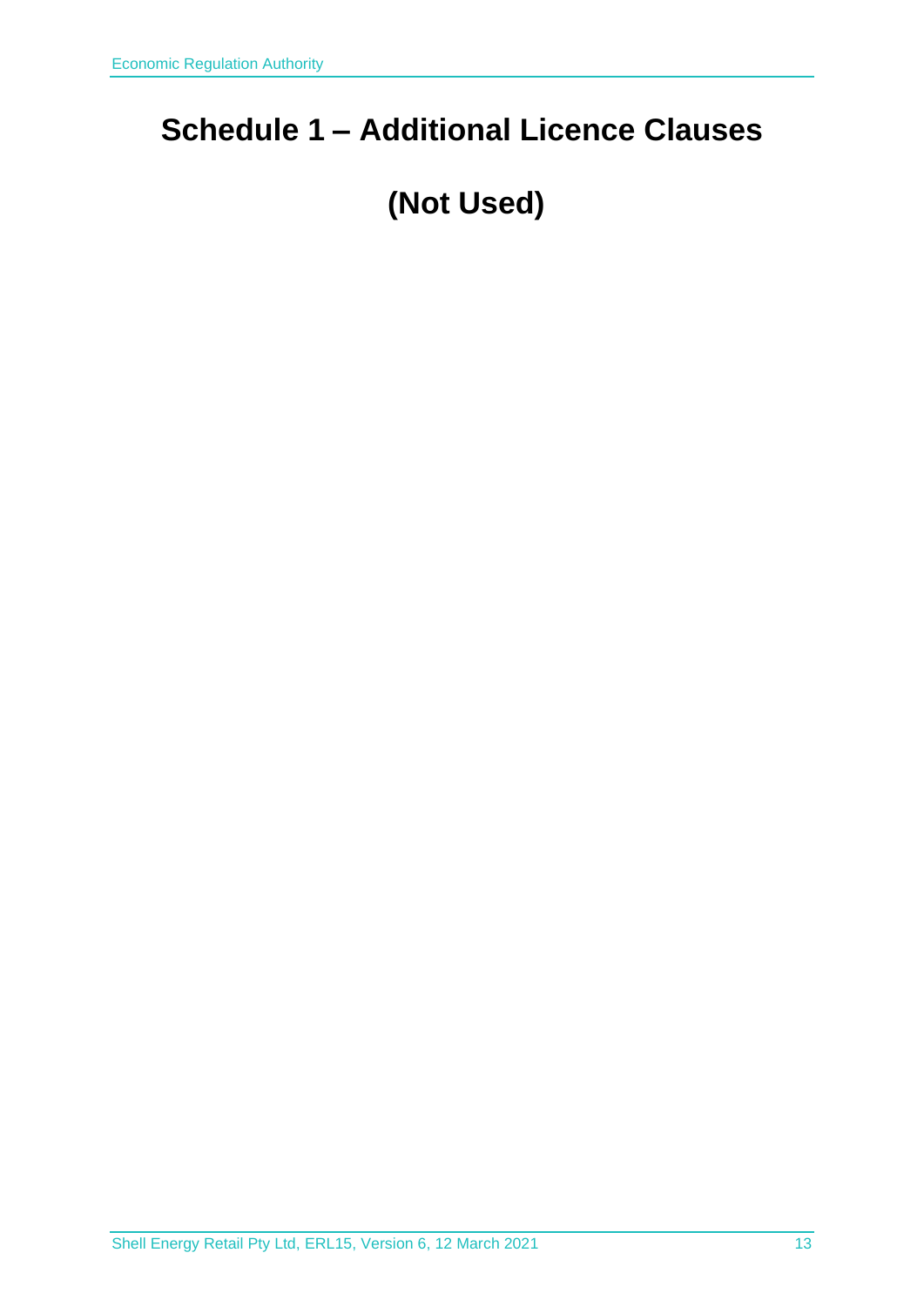# <span id="page-13-0"></span>**Schedule 2 – Licence Area Plans**